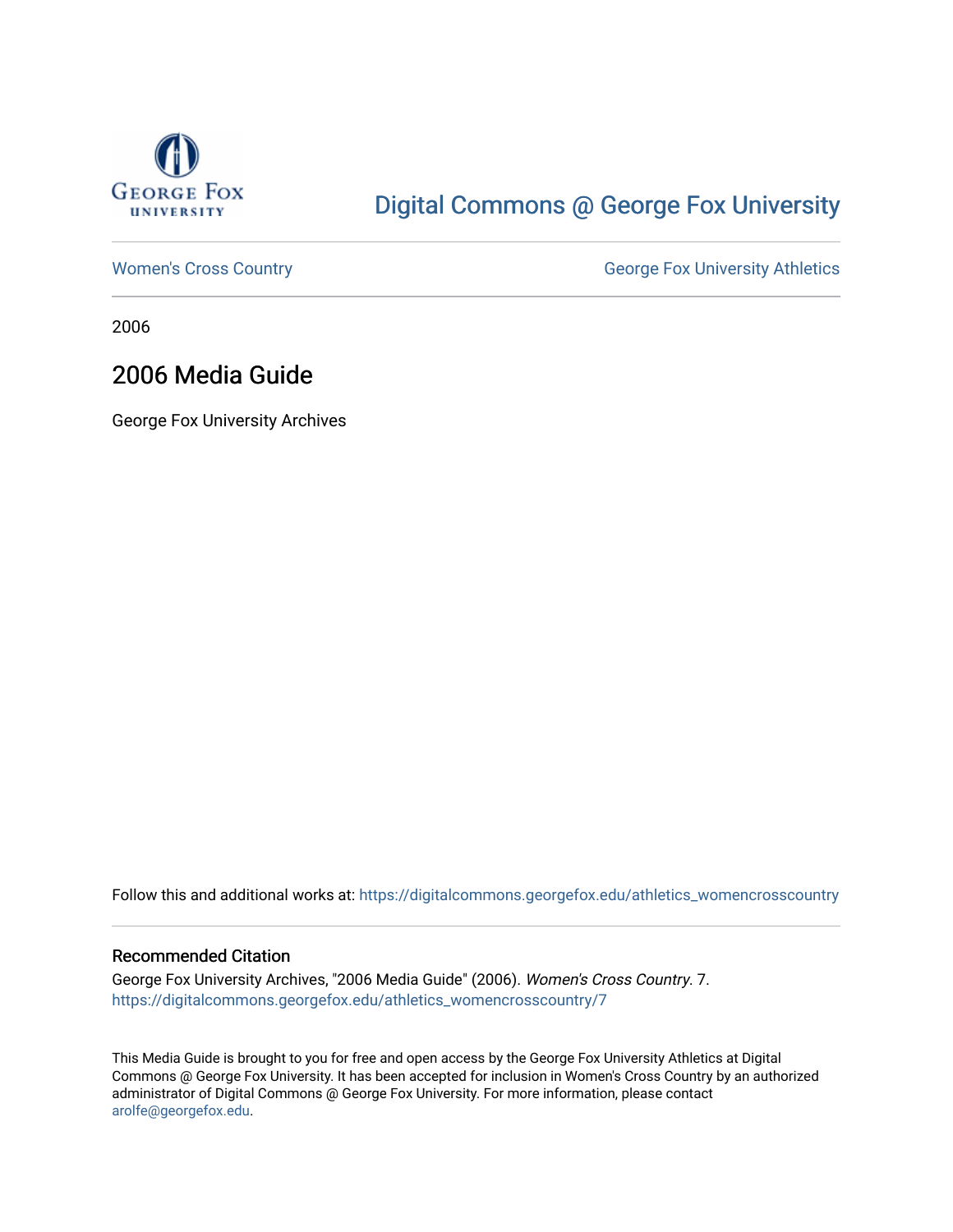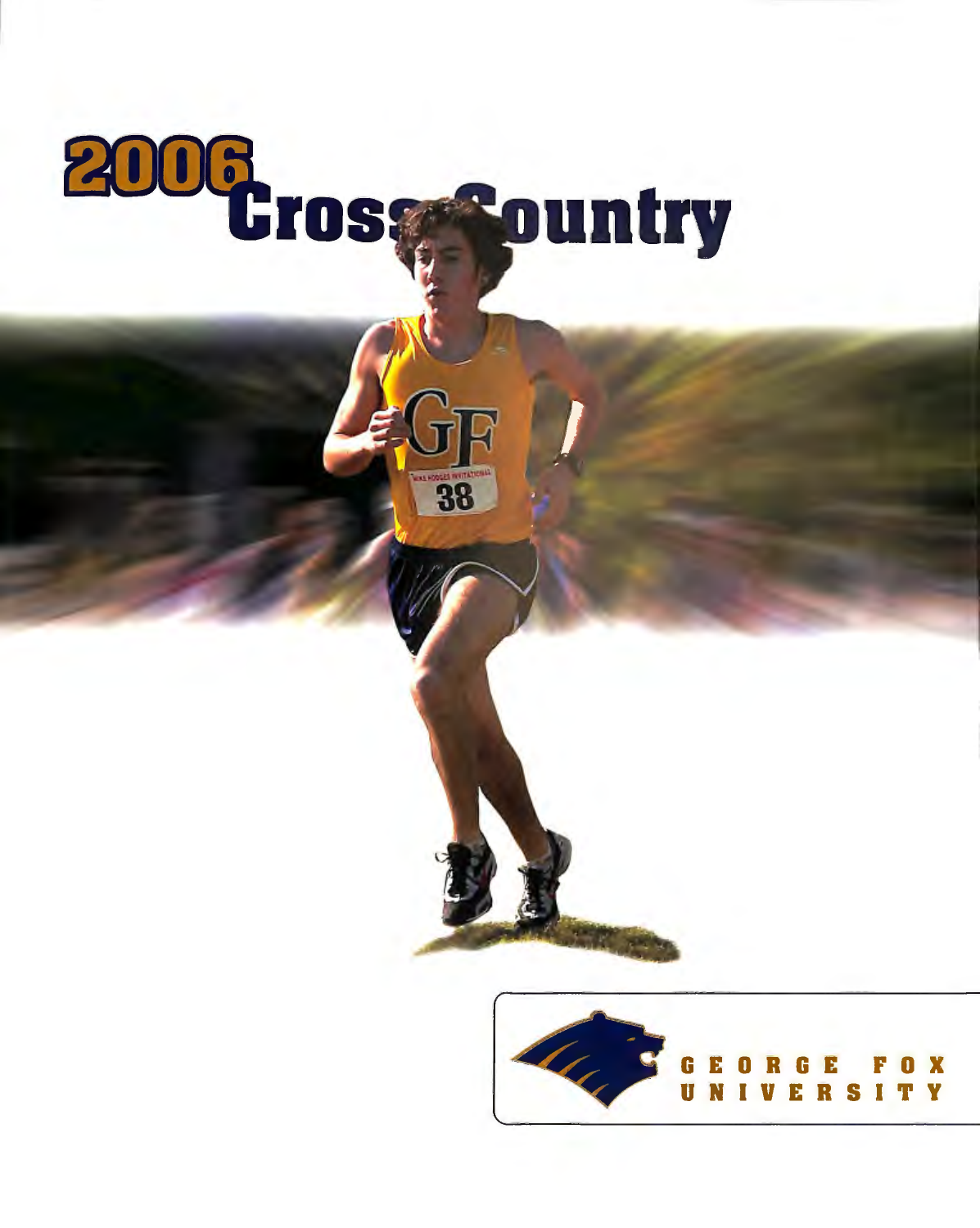# **CROSS COUNTRY GEORGE FOX UNIVERSITY**

GR<sub>24</sub>

Coach John Smith 114 N. Meridian St. #6068, Newberg, OR 97132.<br>Phone: 503-554-2923 + Fax: 503-554-3864<br>F-mail: junith@georgefox.edu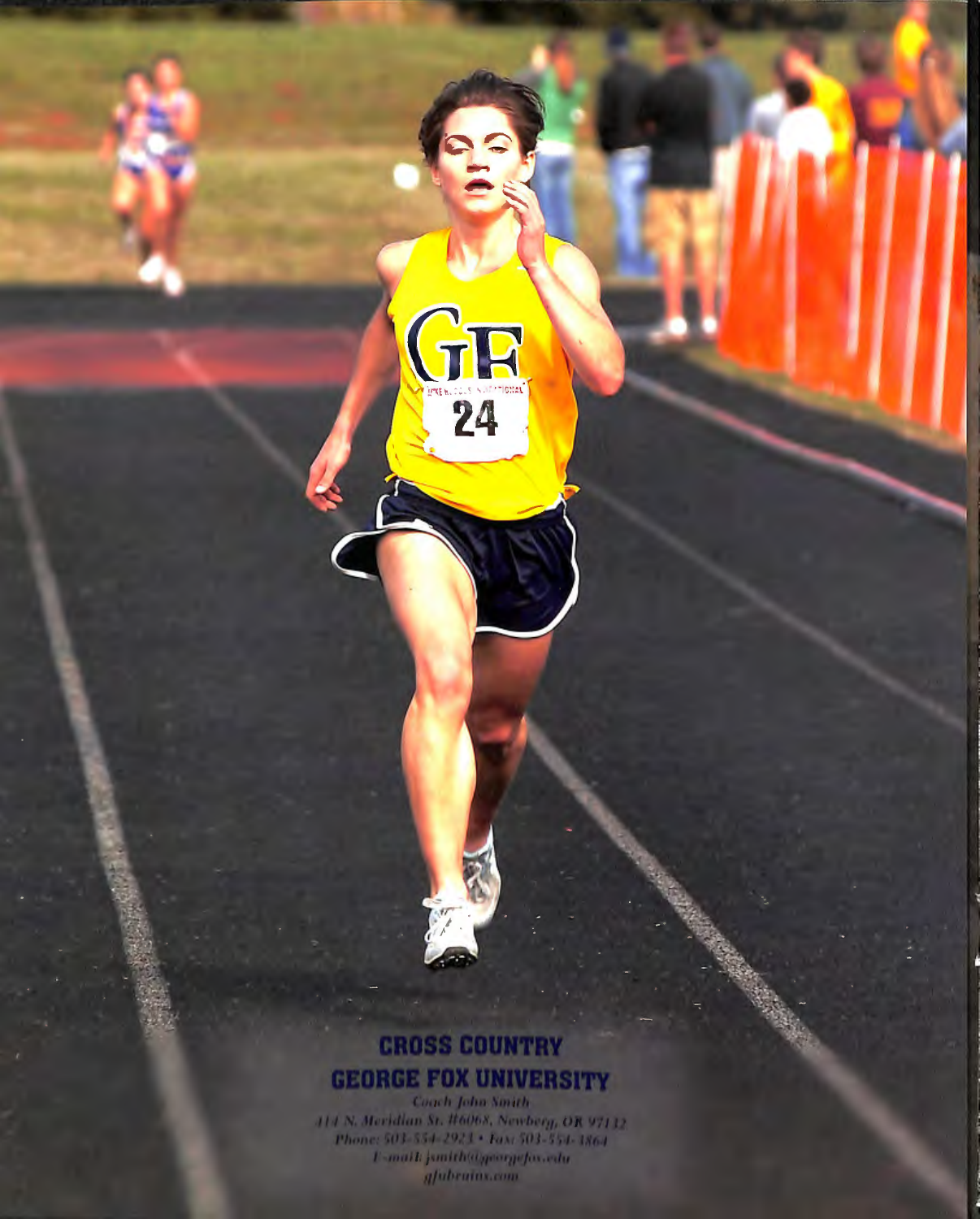

# **Coaches Smith and Hickey**

# *John Smith*

*Head Coach*  Former George Fox University athlete and assistant coach John Smith ushers in a new era in Bruin cross country



and track and field as he assumes head coaching duties of the programs this year. A 1 996 graduate of George Fox, Smith spent eight seasons as an assistant coach, joining the staff in 1998. During that time, he coached 31 NCAA Division III national meet qualifiers, three national runner-ups, and 12 All-Americans.

At George Fox, Smith was a national qualifier in the decathlon three times and twice in the pole vault, claiming NAIA All-American status in the decathlon in both 1994 and 1995. At the time of graduation, he held top-10 marks in eight events at George Fox, including a school record in the decathlon (7, 1 38 points) and second in the pole vault (15 feet, 7 inches).

After completing his bachelor's degree in health and human performance, Smith earned a U.S. national ranking in the decathlon, winning the University of Oregon Invitational and taking second at the Rocky Mountain Invitational before a career-ending injury sidelined him from the sport.

Smith and his wife, former Bruin All-American Davvn Hart\\·io *b*  reside in Newberg, Ore., and have three children, Davis  $(7)$ , Jaci  $(5)$ , and Blake (3).

### *Mike Hickey*

*Associate Head Coach* 

New George Fox University coach John Smith wasted little time putting his own stamp on the programs he inherited in August 2006, naming Mike Hickey as his associate head coach for cross country.

Hickey, a level II USATF certified coach, comes to the Bruins after four years as an assistant coach for both cross country and track and field at Portland State University from 2001-2005. Prior to that, he was head cross country coach and assistant track and field coach at Clackamas (Ore.) Community College from 1998-2001.

During Hickey's tenure at PSU, the Viking women placed 1 1 th in the NCAA Division I Cross 1 Country West Regional in 2002, while the 2004 Viking men were ranked 1 1 th in the West Region at the end of the season. Working primarily with Viking distance runners in track, Hickey coached one NCAA Division I West Regional Championship qualifier and two U.S. Track and Field Championship qualifiers. In 2005, PSU teams earned 45 points at the Big Sky

Conference indoor track championships and 28 at the Big Sky Conference outdoor championships, with four athletes earning All-Big Sky honors.

At Clackamas, Hickey coached 20 junior college All-Americans in three years. He was named Coach

of the Year three times in the Northwest Athletic Association of Community Colleges Conference and twice in the Southern Region. The 1999 and 2000 men 's cross countrv



teams and the 2000 women's team under his direction won conference championships. In 2001 , he coached the nation 's top 1500 meter, 3000 meter, and 5000 meter junior college runners.

Hickey attended Clackamas Community College, the University<br>of Oregon, and Washington State University, where he competed as a Division I runner in both cross country and track. He graduated from Washington State in 1998 with a bachelor's degree in business administration, and earned a master's degree in education from Portland State University in 2005.

Hickey resides in Beaverton, Ore., where he teaches business and marketing at Beaverton High School, with his daughter Haidan Elizabeth, age 8, and son Michael Conlan, age 6.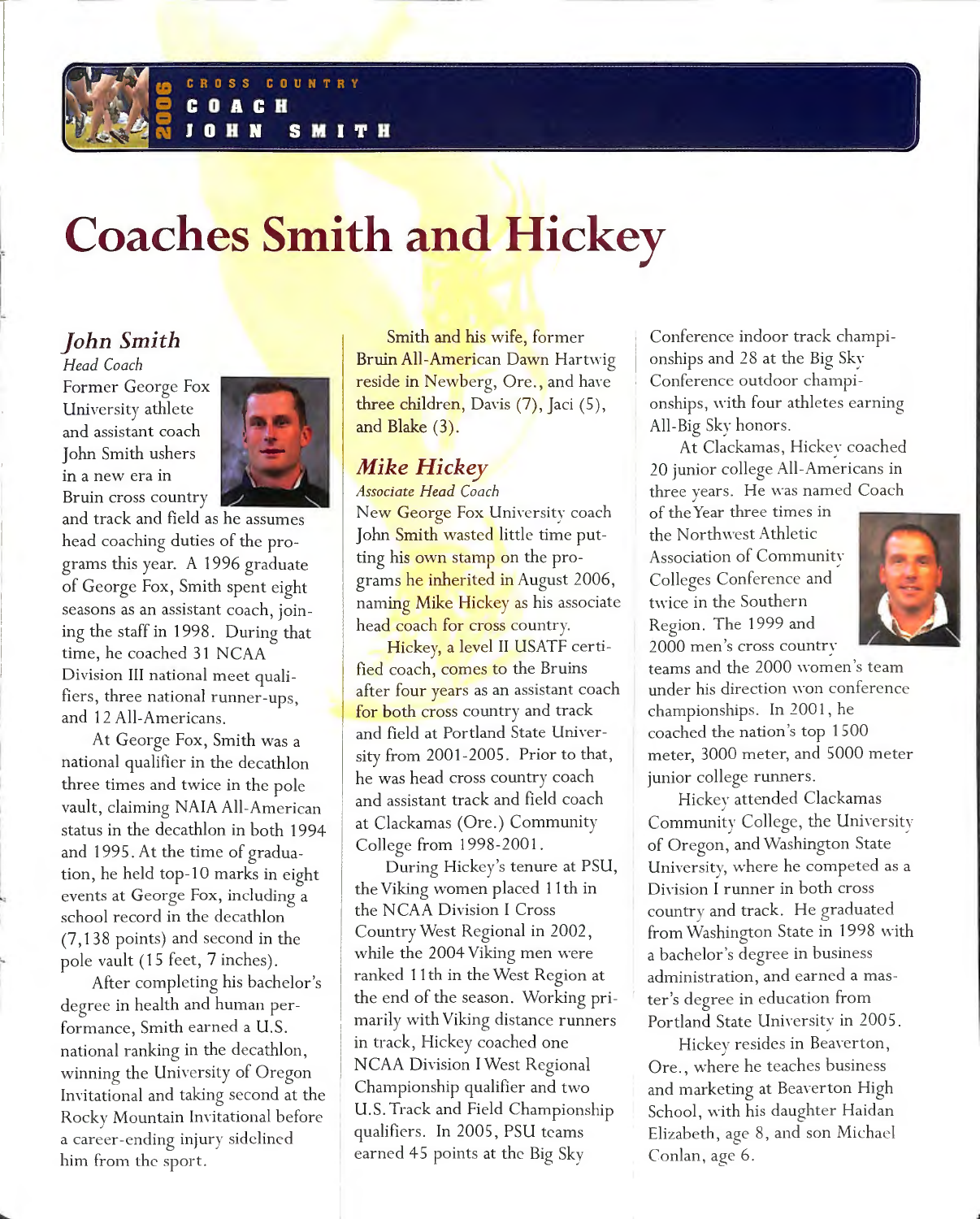COUNTRY W I G TRADITION



 $\bullet$ 

13-time All-American, NCCAA national champion, and NAIA national runner-up Jill (Jamison) Beals (1988-92) won the 1992 Seattle Marathon and was named to the NAIA National Hall of Fame.





George Fox's women's cross country has won seven district or conference titles since 1988.

NAIA All-American (13th) Jon Wright

John Mantalas ('00) and Brandon Workman ('01) ran on the team that won the 198-mile Hood-to-Coast Relay in 2003, 2004, and 2005



**NAIA** All-American  $(19th)$  Jon Morse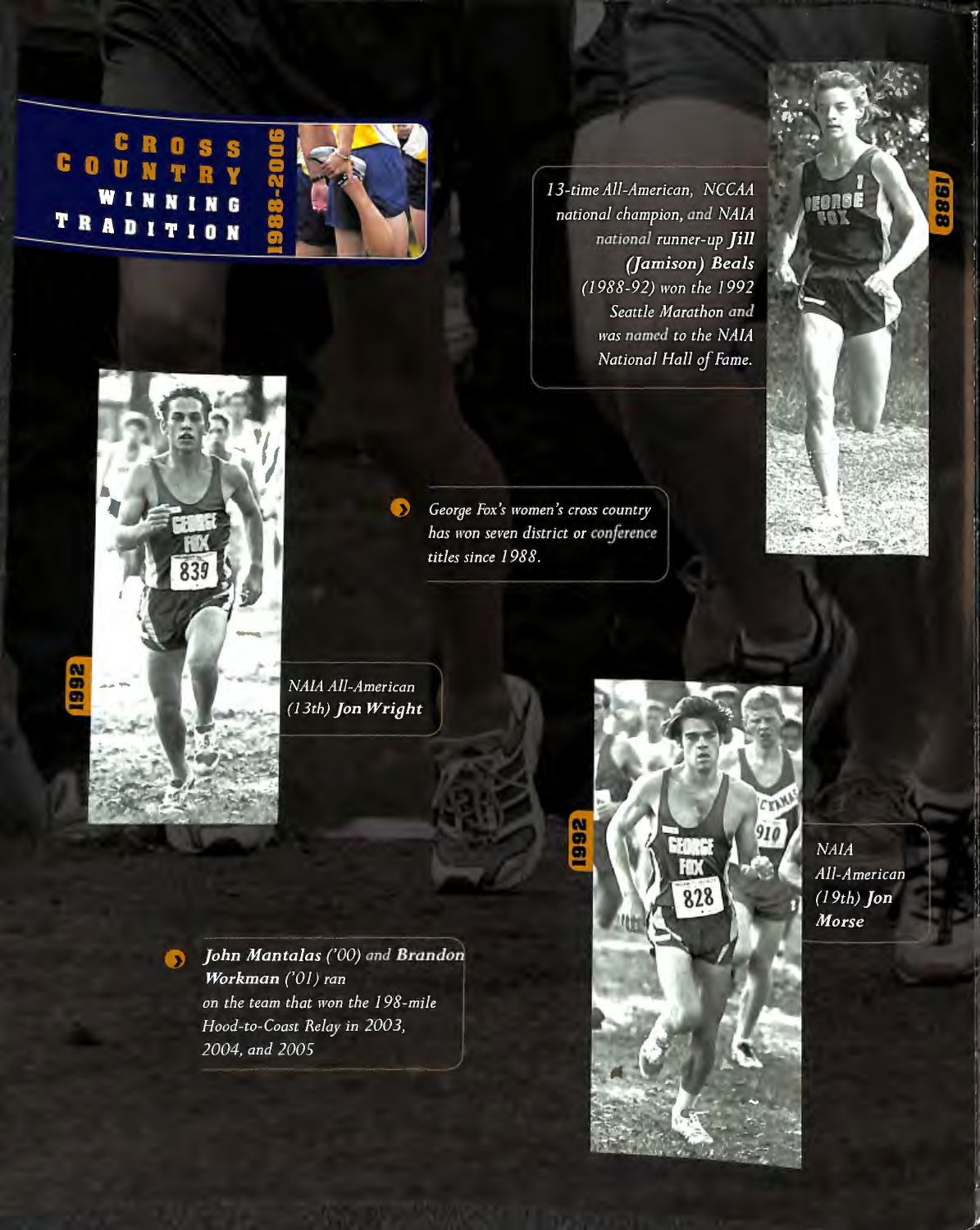George Fox cross country has had 18 All-Americans and 36 Academic All-Americans at the NCCAA, NAIA, and NCAA levels.

> NAIA All-American (23rd) Stephanie (Rosen) Morrow





NAIA All-American (25th) Erik Gibson

 $\bullet$ 

The George Fox men's team has finished first or second in its district or conference eight times since 1989.

 $\bullet$ 

Cross Country Express magazine named George Fox the top NAIA cross country program in the nation in 1992 after the men finished fifth and the women second in the nation. (George Fox is now a member of the



NAIA All-American (7th) Dawn (Hartwig) Smith

 $\bullet$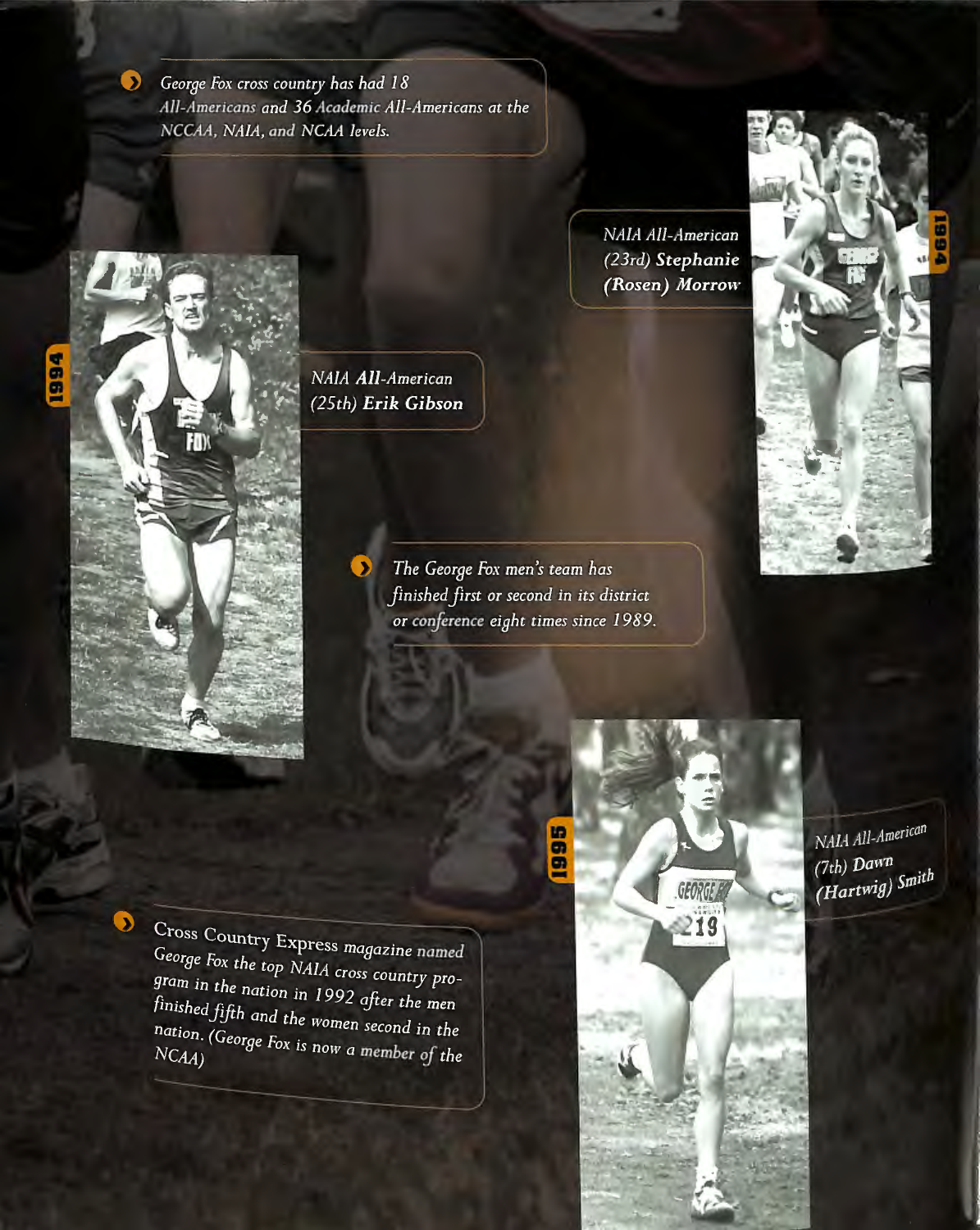#### COUNTRY  $\blacksquare$ **S**  $\mathbf n$ Ð H Y

# **Three Key Elements**  by *John Smith*

The Bruin track and field and cross country programs are built on three key elements: enjoyment, commitment, and development. At George Fox, we believe this combination leads to athletic, academic, and personal success.

Every athlete has had a different experience in athletics some good, some bad. As a Bruin, you will experience an atmosphere that is fueled by a true enjoyment of the sport. From practice to competition, we believe that it should be an atmosphere

that is fun and filled with camaraderie and support from your teammates. Whether we are out running in a downpour, or enjoying the sunny beaches of Santa Barbara on our annual spring break trip, we create great memories and develop relationships that will last a lifetime. It is these relationships that help you to truly enjoy every experience as a Bruin. The enjoyment is contagious and will help change the way you view workouts and competition.

As an athlete, being able to develop goals is only part of the picture. You must be able to do all the work in between to be successful in achieving those goals. This takes a strong commitment and determination to see the work through from beginning to end. As a Bruin, you vvill be exposed to a coaching staff that believes there is

ments, and the family environment that you experience on our team creates a supportive environment to you as a student. Spiritually, it is our desire to intertwine every aspect of life with the faith that George Fox University embraces.



great potential for improvement in every athlete. It is our desire to bring every athlete up to the next level, and we are fully committed to that mission. We expect to pass that sense of commitment on to each athlete and help them to uncover their true potential.

The final aspect that our program embraces is development. Not only will you develop your body as an athlete through the latest training techniques and personal attention, but you will also develop your mind and spirit as well. Academic success is just as important to us as your athletic achieveTrue success in life cannot be achieved without that relationship with Jesus Christ.

George Fox University is a unique place, and the track and cross country programs present great opportunities to gain athletic success with a group of people who will feel like family once you're here. Come see what we are all about and you will discover why we're all proud to wear the blue and gold of George Fox!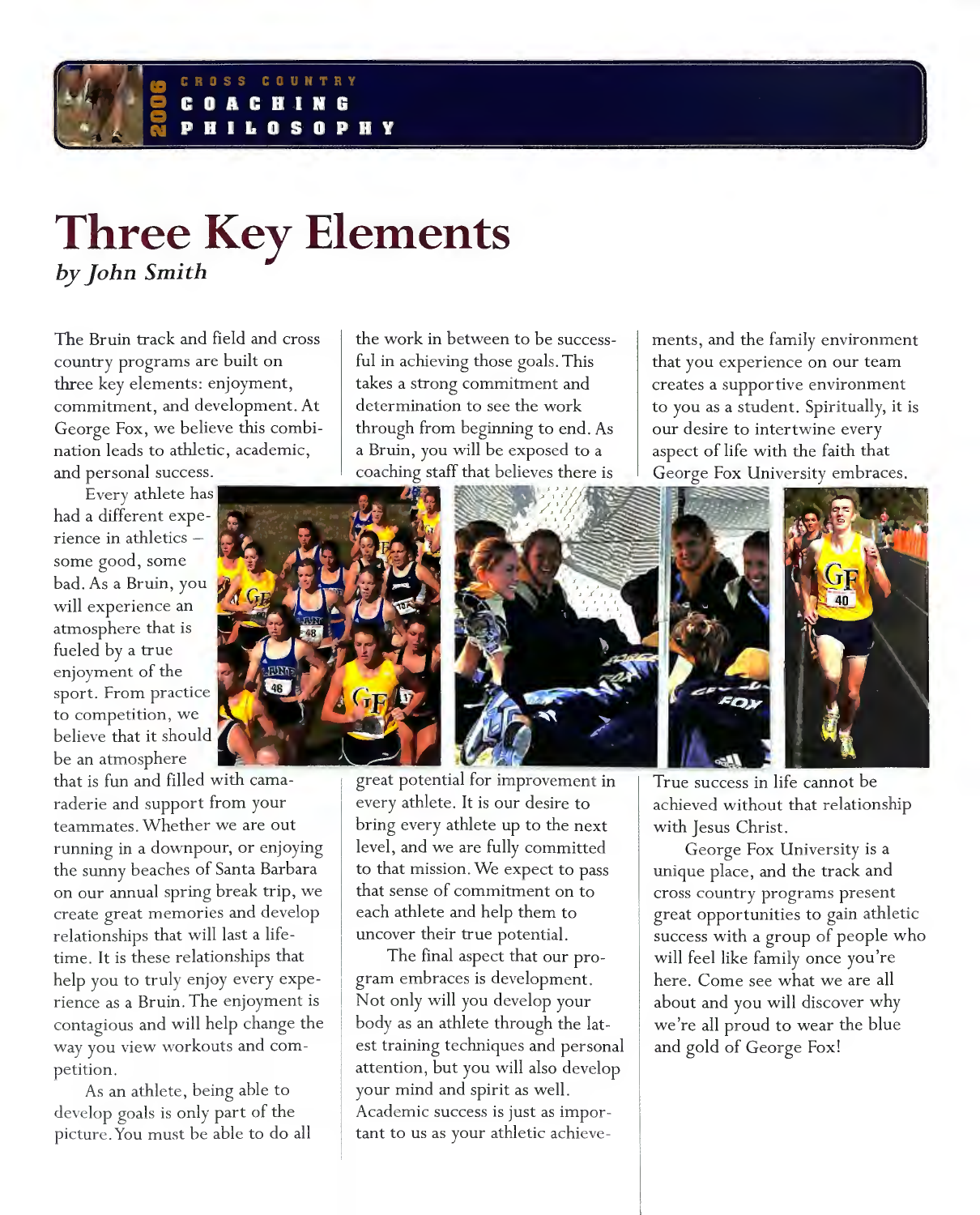### ROSS COUNTRY **THLETIC FILIATIONS**

# **Excellence in Academics and Athletics**

*The Northwest Coriference and NCAA Division III Experience* 

**National Collegiate Athletic Association Division III** 

Colleges and universities in the National Collegiate Athletic Association (NCAA) Division III place their **MCAA** highest priority on the overall quality of the educa-

tional experience and on the successful completion of all students' academic programs. Division III institutions seek to establish and maintain an environment in which a student-athlete's athletic activities are conducted as an integral part of the student-athlete's educational experience.

Division III consists of more than 400 institutions, making it the largest division in the NCAA. All Division III institutions award no athletically related financial aid to any students. Division III sponsors 13 national championships in men's sports, 14 in women's, and eight national collegiate championships that are combined with other divisions.

 $\bigcup$ 

George Fox University has been a member of the NCAA since 1995 when  $-$  along with the other institutions in the Northwest Conference - it elected to transfer its membership from the National Association of Intercollegiate Athletics (NAJA).



**The Northwest Conference** 

The nine colleges and universities in the Northwest Conference

are known for their academics and athletics.

The conference is building a reputation as

one of the most competitive NCAA Division III alliances in the country. In the academic arena, every Northwest Conference institution has been ranked by *U.S. News&\_\_ World Report* as a top-tier school in its category.

Formed in 1926, the conference is one of the oldest athletic alliances in the western United States. Its nine members are all pri-



vate colleges or universities located in Oregon or Washington.

George Fox left the Cascade Collegiate Conference to join the Northwest Conference in 1995, shortly before the Northwest Conference shifted national affiliation from the NAJA to the NCAA. Leaving behind years of success at the NAIA level, the conference embraced the move as one that would foster equity, sportsmanship, and genuine concern for the

student-athlete in all endeavors of competition.

George Fox *University,* Newberg, Ore. *Lewisli{ Clark College, Portland,* Ore. *Linfield College, McMinnville,* Ore. *Pacific University,* Forest Grove, Ore. *Pacific Lutheran University, Tacoma, Wash. University* of Puget Sound, *Tacoma,* Wash. Whitman *College, Walla Walla,* Wash. *Whitworth College, Spokane,* Wash. *Willomette University, Salem,* Ore.

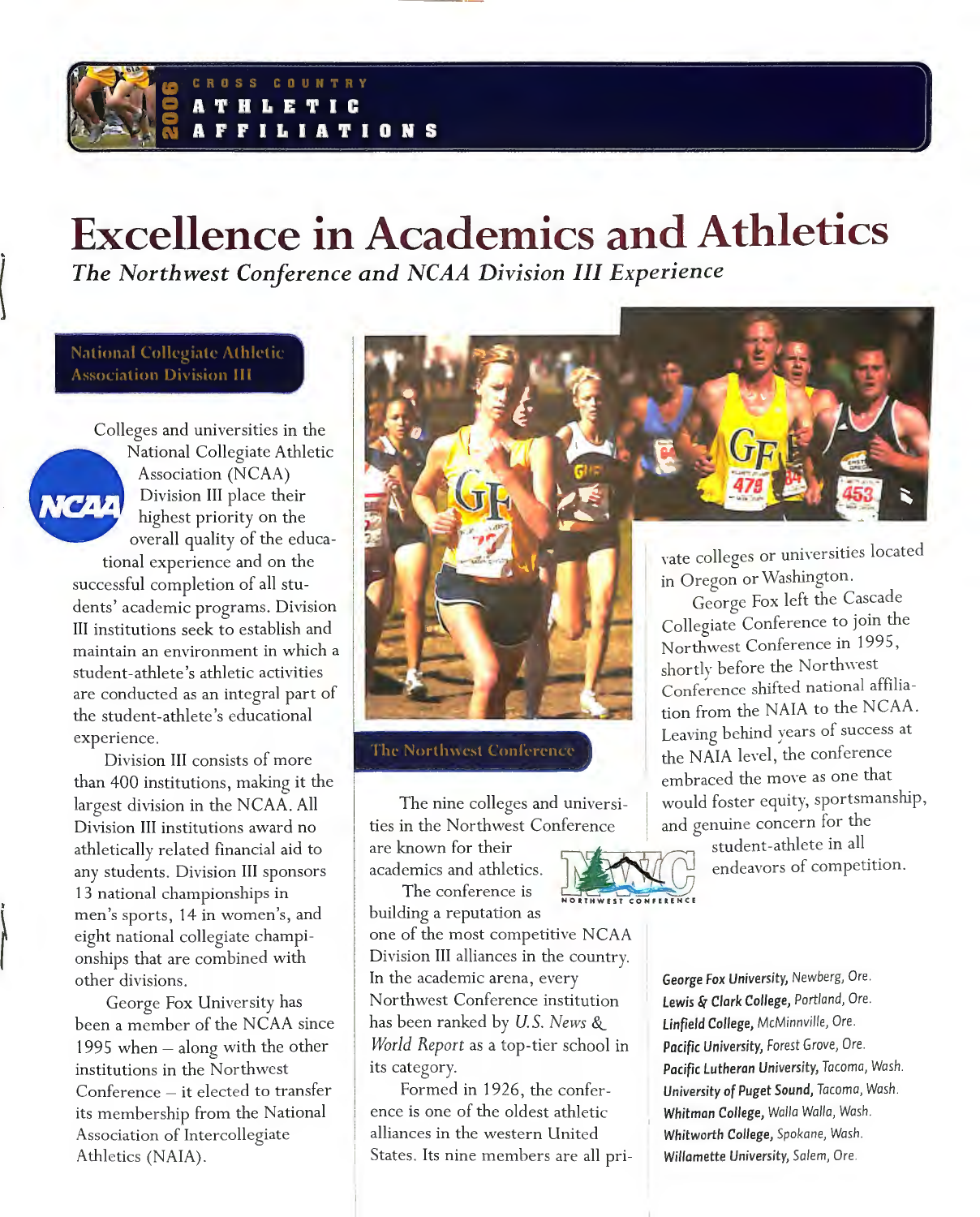### conw n ERSI

# **George Fox University**  *A matter of mind and spirit*

George Fox University is a Christian university of the liberal arts, sciences, and professional studies ranked by  $\hat{U}$ . S. News & World *Report* as a "Best Value" and as a top-tier master's university in the West. Nearly 3,200 students -

study tour led by professors. Past trips have gone to every continent but Antarctica.

George Fox University was established in 1885 by Quaker settlers as Friends Pacific Academy. Herbert Hoover, the 31st president of the United States, attended the academy

before it became a college in 1891. The George Fox name honors the founder of the Friends (Quaker) church.

George Fox offers bachelor's degrees in more than 35 majors, degree-completion programs for working adults, a seminary, and 16 master's and doctoral degrees.



including 1 ,600 traditional undergraduates - attend classes at the Newberg campus and at teaching sites in Oregon and Idaho. The George Fox faculty includes a former U.S. Senator, the 2000 Oregon Professor of the Year, and three Fulbright Scholars.

George Fox offers unique programs. Every incoming freshman is provided a laptop computer to use and keep upon graduation. Students also can take advantage of the university's study-abroad program. George Fox pays transportation costs for a three-week orcrseas

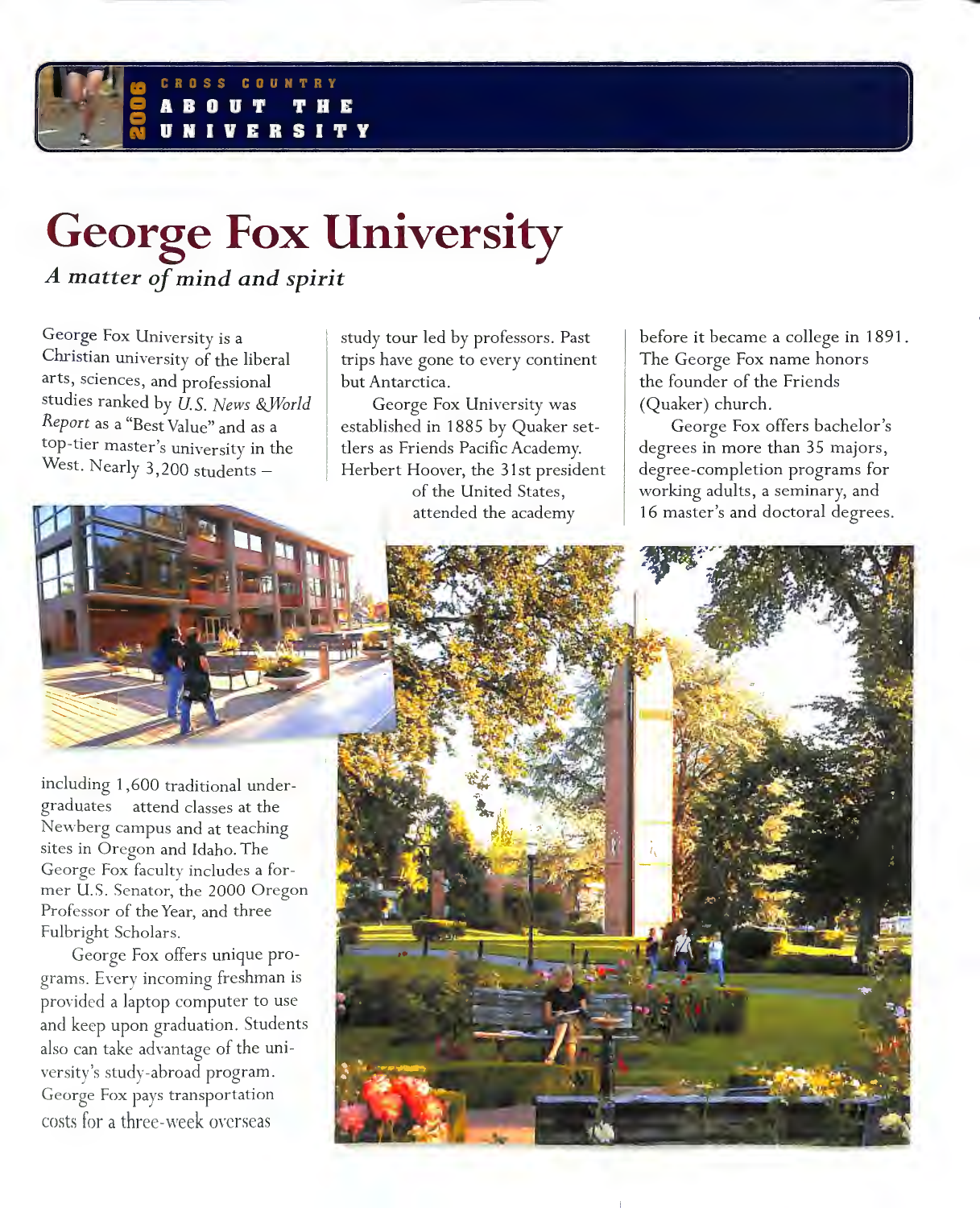

### UNIVERSITY INFORMATION:

| Location Newberg, Ore. (20,565)          |
|------------------------------------------|
| Mailing address 414 N. Meridian St.      |
| Newberg, OR 97132                        |
|                                          |
| DenominationEvangelical Friends (Quaker) |
|                                          |
|                                          |
| Faculty athletic rep Dr. Melanie Hulbert |
| Switchboard phone503-538-8383            |
|                                          |

## ATHLETIC INFORMATION:

| Conference Northwest Conference   |  |
|-----------------------------------|--|
| Director of athleticsCraig Taylor |  |
| Office phone 503-554-2911         |  |
|                                   |  |
| Office phone 503-554-2914         |  |
|                                   |  |
|                                   |  |
|                                   |  |
|                                   |  |

## **SPORTS INFORMATION OFFICE:**

| Sports information director Blair Cash |  |
|----------------------------------------|--|
| Office phone 503-554-2926              |  |
|                                        |  |
|                                        |  |
|                                        |  |
| Sports hotline 503-554-3868            |  |
|                                        |  |

# **COACHING STAFF:**

| Alma mater George Fox '96        |  |
|----------------------------------|--|
| Office phone 503-554-2915        |  |
|                                  |  |
| Alma mater  Washington State '98 |  |
|                                  |  |
|                                  |  |
|                                  |  |

# CHAMPOEG STATE HERITAGE AREA

Historic Champoeg State Heritage Area is home for the George Fox University cross country teams.

Champoeg is situated on the bank of the Willamette River, seven miles southeast of Newberg, Ore. The course is relatively flat and winds through fields and forest along the banks of the Willamette River. The majority of the course is natural surface.

George Fox hosts the annual Bear Fete Invitational and Bru-Running Alumni Homecoming Event at Champoeg each September.

Prior to 1840, Champoeg's natural prairie was inhabited by the Kalapoova Indians. Champoeg, pronounced "SHAM-poo-ee," is a word with French and Indian origins that is thought to mean "prairie of the

blue flowers," referring to the blue flowers of the Camas plant. In 1843, settlers met at Champoeg and voted 52-50 to create a provisional government, the first organized government in the Pacific Northwest.